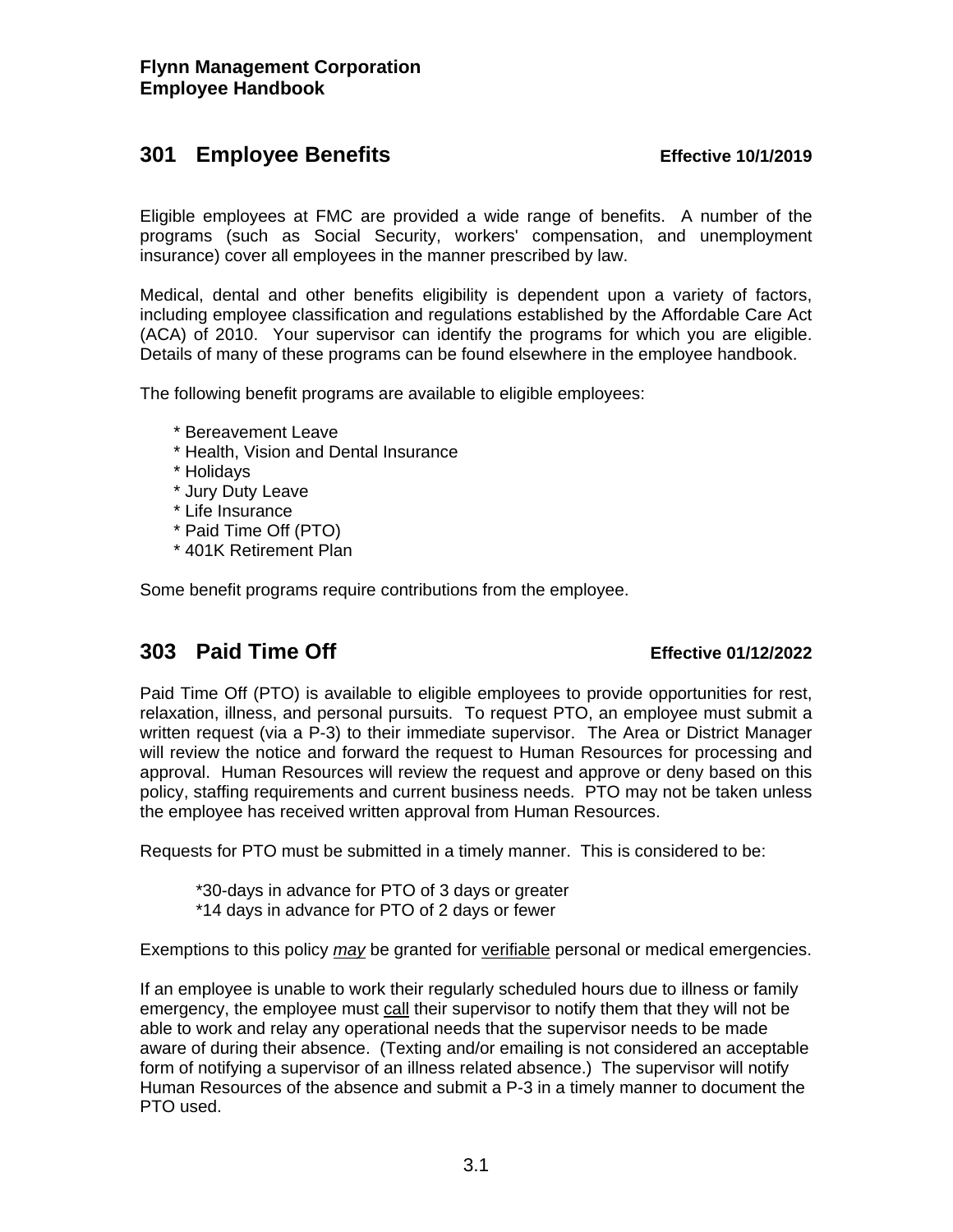Employees in the following employment classification(s) are eligible to earn and use PTO as described in this policy:

- \* Regular full-time employees (over 30 hours per week)
- \* Regular part-time employees (22-30 hours per week)

The amount of PTO an employee receives each year is based on the number of hours an employee is regularly scheduled to work. The amount of PTO allocated to an employee on their anniversary date increases with the length of their employment as shown in the following schedule:

\*After 1 year of eligible service the employee is entitled to two weeks' worth of PTO.

 \*\*After 5 years of eligible service the employee is entitled to three weeks' worth of PTO.

 \*\*\*Regular full-time employees also receive an additional 3 days (based on number of regularly scheduled hours) of PTO.

Example 1 – Dale is part-time and is regularly scheduled to work 8-12 Monday, Wednesday, and Friday (12 hours per week). Dale does not receive PTO because he is scheduled to work fewer than 22 hours on a weekly basis.

Example 2 – Brennan is part-time and is regularly scheduled to work 9-2 M-F (25 hours per week). Brennan will receive two weeks (50 hours) of PTO on his first-year anniversary.

Example 3 - Nancy is regularly scheduled to work M-Th 8-12 & 1-5 (32 hours per week). Nancy will receive two weeks (64 hours) plus three days (24 hours) for a total of 88 hours after her first-year anniversary.

Example 4 - Robert works five days a week eight hours a day for a total of 40 hours per week. Robert will receive two weeks (80 hours) plus three days (24 hours) for a total of 104 hours of PTO on her first anniversary.

Some employees have schedules that are not consistent each day. For example, Bruce works 8 hours per day M-Th and 4 hours on Friday. Therefore, Bruce's weekly hours are 36 per week. If Bruce takes off on a M, Tu, W or Thu he will use 8 hours of PTO. If Bruce takes off on a Friday, he will use 4 hours of PTO because that is what he is regularly scheduled to work on a Friday.

The length of eligible service is calculated on the basis of a "benefit year." This is the 12-month period that begins when the employee starts to earn PTO. An employee's benefit year may be extended for any significant leave of absence except military leave of absence. Military leave has no effect on this calculation. (See individual leave of absence policies for more information.) This extension would include any paid time off that was included in the significant leave of absence.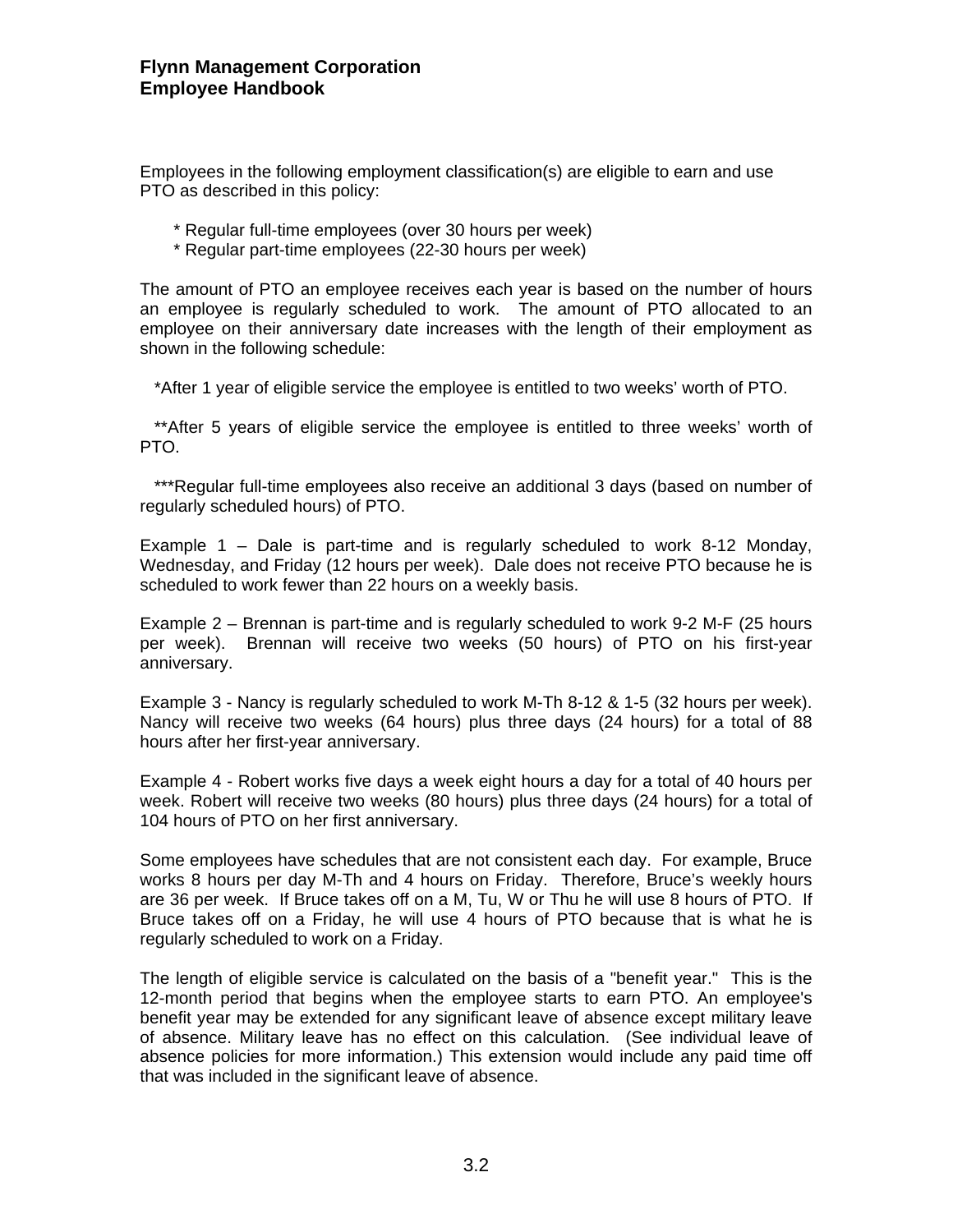### **Flynn Management Corporation Employee Handbook**

Once employees enter an eligible employment classification, they become eligible to earn PTO according to the schedule.

During the initial eligible employment period, employees will receive one day of PTO at their 90-day anniversary, and one additional day after 180 days.

It is against company policy for PTO to be granted to District Managers, Area Managers and Site Personnel during the first and last week of a month. First week of the month is the first through the seventh and the last week of the month is the last seven calendar days of the month. This is to ensure that adequate on-site and field staff is available to handle move-outs and rent collections.

Employees may not take PTO or be absent from the property or their office in excess of seven consecutive calendar days (one calendar week) at one time including holidays.

PTO may be used for December  $24<sup>th</sup>$  and December  $31<sup>st</sup>$  only if business and staffing needs are adequately satisfied as determined by Human Resources. As a reminder, an employee may not be absent longer than seven consecutive calendar days.

### **PTO can be used in minimum increments of one day. And for full-time employees, PTO can be used in ½ day increments on four (4) separate occasions.**

PTO is paid at the employee's base pay rate at the time it is used. PTO is paid based on the employee's scheduled hours at the time it is taken. It does not include overtime or any special forms of compensation such as incentives, commissions, bonuses, or shift differentials.

As stated above, employees are encouraged to use available PTO for rest, relaxation, and personal pursuits. In the event that available PTO is not used by the end of the benefit year, employees will forfeit the unused time.

Upon termination of employment, employees will NOT be paid for unused PTO.

Once an employee has submitted a Notice of Resignation, they will no longer be permitted to utilize PTO that had not been approved prior to submitting their notice.

Employees must use all available PTO, prior to taking time off as unpaid.

## **305 Holidays Effective 9/18/2020**

FMC will grant holiday time off to all employees on the holidays listed below:

- \* New Year's Day (January 1)
- \* Memorial Day (last Monday in May)
- \* Independence Day (July 4)
- \* Labor Day (first Monday in September)
- \* Thanksgiving (fourth Thursday in November)
- \* Christmas (December 25)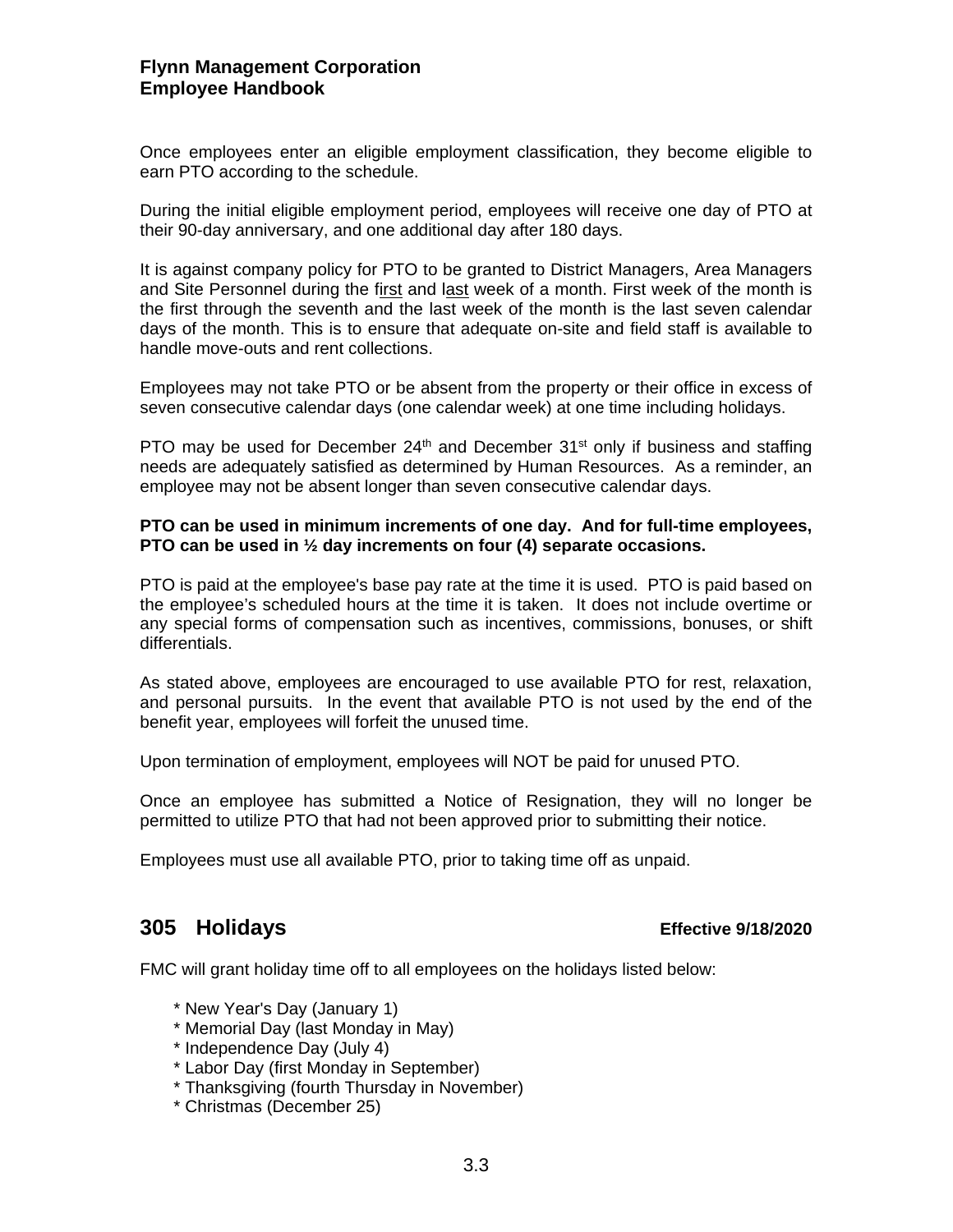**Christmas Eve and New Year's Eve are not paid holidays. If Christmas Eve falls on a Monday through Saturday, the Leasing Office will close at 12:00 PM. If Christmas falls on Sunday, the Leasing Office will be closed. If New Year's Eve falls on a Monday through Saturday, the leasing office will close at 4:00 PM. If New Year's Eve falls on a Sunday, the Leasing Office will be closed. Hourly employees will be paid for time actually worked.** 

FMC will grant paid holiday time off to all eligible employees who have completed 30 calendar days of service in an eligible employment classification. Holiday pay will be calculated based on the employee's straight-time pay rate (as of the date of the holiday) times the number of hours the employee would have regularly worked on that day.

Eligible employee classification(s):

- \* Regular full-time employees (over 30 hours per week)
- \* Regular part-time employees (22-30 hours per week)

To be eligible for holiday pay, employees must work the full schedule of their last scheduled day immediately preceding and the first scheduled day immediately following the holiday. (The only exception to this is for employees with pre-approved PTO)

A recognized holiday that falls on a Saturday will be observed on the preceding Friday. A recognized holiday that falls on a Sunday will be observed on the following Monday.

If a recognized holiday falls during an eligible employee's **scheduled** absence (e.g., PTO), the employee will be eligible for holiday pay but will not be paid or charged for PTO.

If eligible nonexempt employees work on a recognized holiday, they will receive holiday pay plus wages at their straight-time rate for the hours worked on the holiday.

Paid time off for holidays will not be counted as hours worked for the purposes of determining overtime.

## **306 Worker's Compensation Insurance Effective 6/15/2021**

FMC provides a comprehensive workers' compensation insurance program at no cost to employees. This program covers any injury or illness sustained in the course of employment that requires medical, surgical, or hospital treatment. Subject to applicable legal requirements, workers' compensation insurance provides benefits after a short waiting period or, if the employee is hospitalized, immediately.

*Employees who sustain work-related injuries or illnesses should contact their immediate supervisor or Human Resources. No matter how minor an on-the-job injury may appear, it is*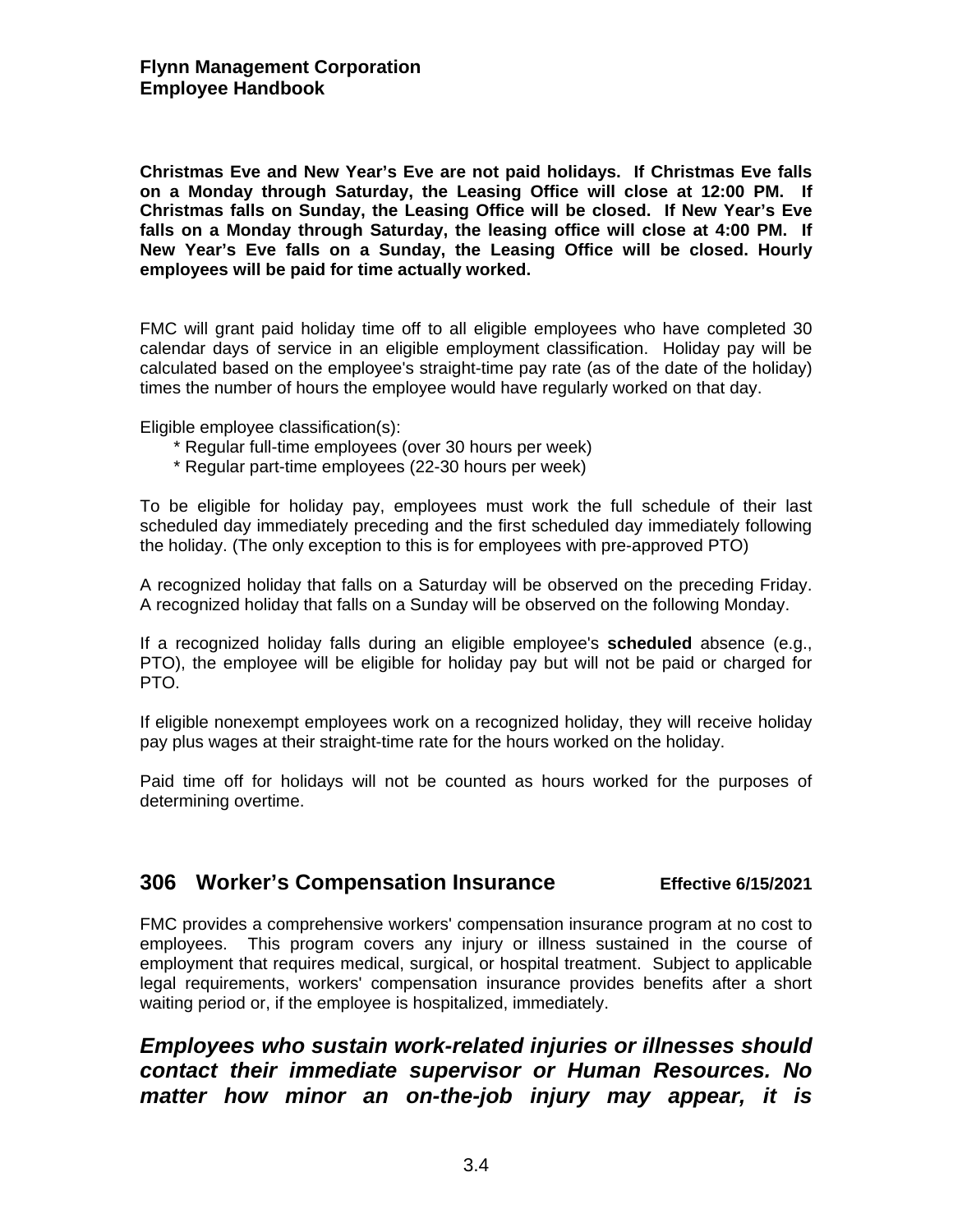## *important that it be reported immediately. This will enable an eligible employee to qualify for coverage as quickly as possible.*

Neither FMC nor the insurance carrier will be liable for the payment of workers' compensation benefits for injuries that occur during an employee's voluntary participation in any off-duty recreational, social, or athletic activity sponsored by FMC. **Employees may be sent for a drug screen depending upon the details and investigation of a job related incident.** 

## **307 Intentionally Left Blank**

## **308 Time Off to Vote Effective 9/1/1998**

FMC encourages employees to fulfill their civic responsibilities by participating in elections. Generally, employees are able to find time to vote either before or after their regular work schedule. If employees are unable to vote in an election during their nonworking hours, FMC will grant up to 1 hour of unpaid time off to vote.

Employees should request time off to vote from their supervisor at least two working days prior to the Election Day. Advance notice is required so that the necessary time off can be scheduled at the beginning or end of the work shift, whichever provides the least disruption to the normal work schedule.

Employees must submit a voter's receipt on the first working day following the election to qualify for time off.

## **309 Bereavement Leave Effective 2/1/2010**

Employees who wish to take time off due to the death of an immediate family member should notify their supervisor immediately.

Up to 3 consecutive days of paid bereavement leave will be provided to eligible employees after they have completed their 90 day probationary period in the following classification(s):

- \* Regular full-time employees
- \* Regular part-time employees

Bereavement pay is calculated based on the base pay rate at the time of absence and will not include any special forms of compensation, such as incentives, commissions, bonuses, or shift differentials.

Bereavement leave will normally be granted unless there are unusual business needs or staffing requirements. Employees may, with their supervisors' approval, use any available paid leave for additional time off as necessary.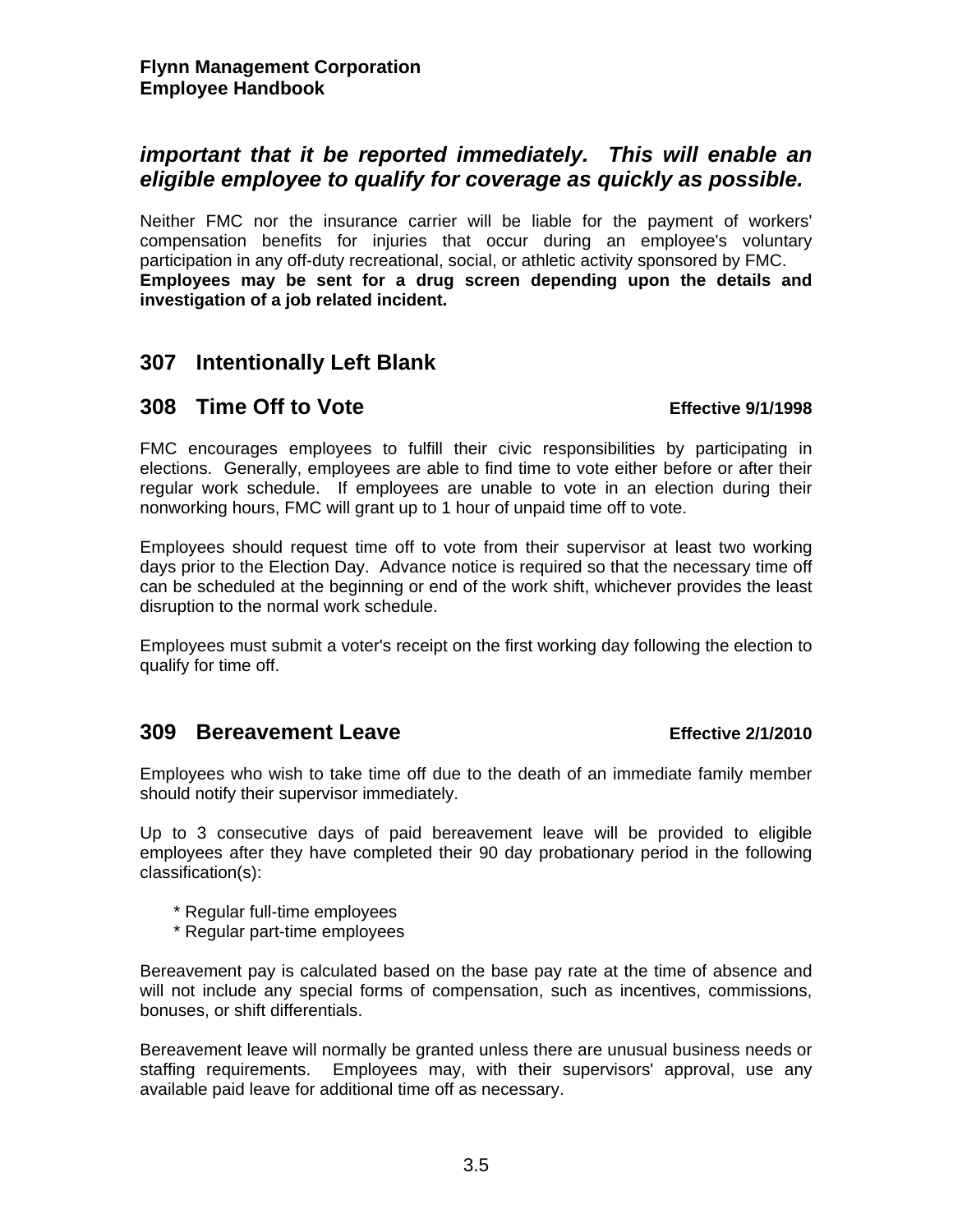### **Flynn Management Corporation Employee Handbook**

FMC defines "immediate family" as the employee's current spouse, child, parent, brother, sister, grandparent, grandchild, son-in-law, daughter-in-law, brother-in-law, sister-in-law, mother-in-law or father-in-law.

### **FMC reserves the right to require documentation of the death (e.g., death certificate, obituary, documentation from funeral home).**

# **310 Intentionally Left Blank**

## **311 Jury Duty Effective 9/1/1998**

FMC encourages employees to fulfill their civic responsibilities by serving jury duty when required. Employees who have completed a minimum of 180 calendar days of service in an eligible classification may request up to 1 week of paid jury duty leave over any 2 year period.

Jury duty pay will be calculated on the employee's base pay rate times the number of hours the employee would otherwise have worked on the day of absence. Employee classifications that qualify for paid jury duty leave are:

- \* Regular full-time employees
- \* Regular part-time employees

If employees are required to serve jury duty beyond the period of paid jury duty leave, they may use any available Paid Time Off or may request an unpaid jury duty leave of absence.

Employees must show the jury duty summons to their supervisor as soon as possible so that the supervisor may make arrangements to accommodate their absence. Of course, employees are expected to report for work whenever the court schedule permits.

Either FMC or the employee may request an excuse from jury duty if, in FMC's judgment, the employee's absence would create serious operational difficulties.

FMC will continue to provide health insurance benefits until the end of the month in which the unpaid jury duty leave begins. At that time, employees will become responsible for the full costs of these benefits if they wish coverage to continue. When the employee returns from jury duty, benefits will again be provided by FMC according to the applicable plans.

Benefit accruals PTO, or holiday benefits will be suspended during unpaid jury duty leave and will resume upon return to active employment.

# **312 Witness Duty Effective 9/1/1998**

FMC encourages employees to appear in court for witness duty when subpoenaed to do so.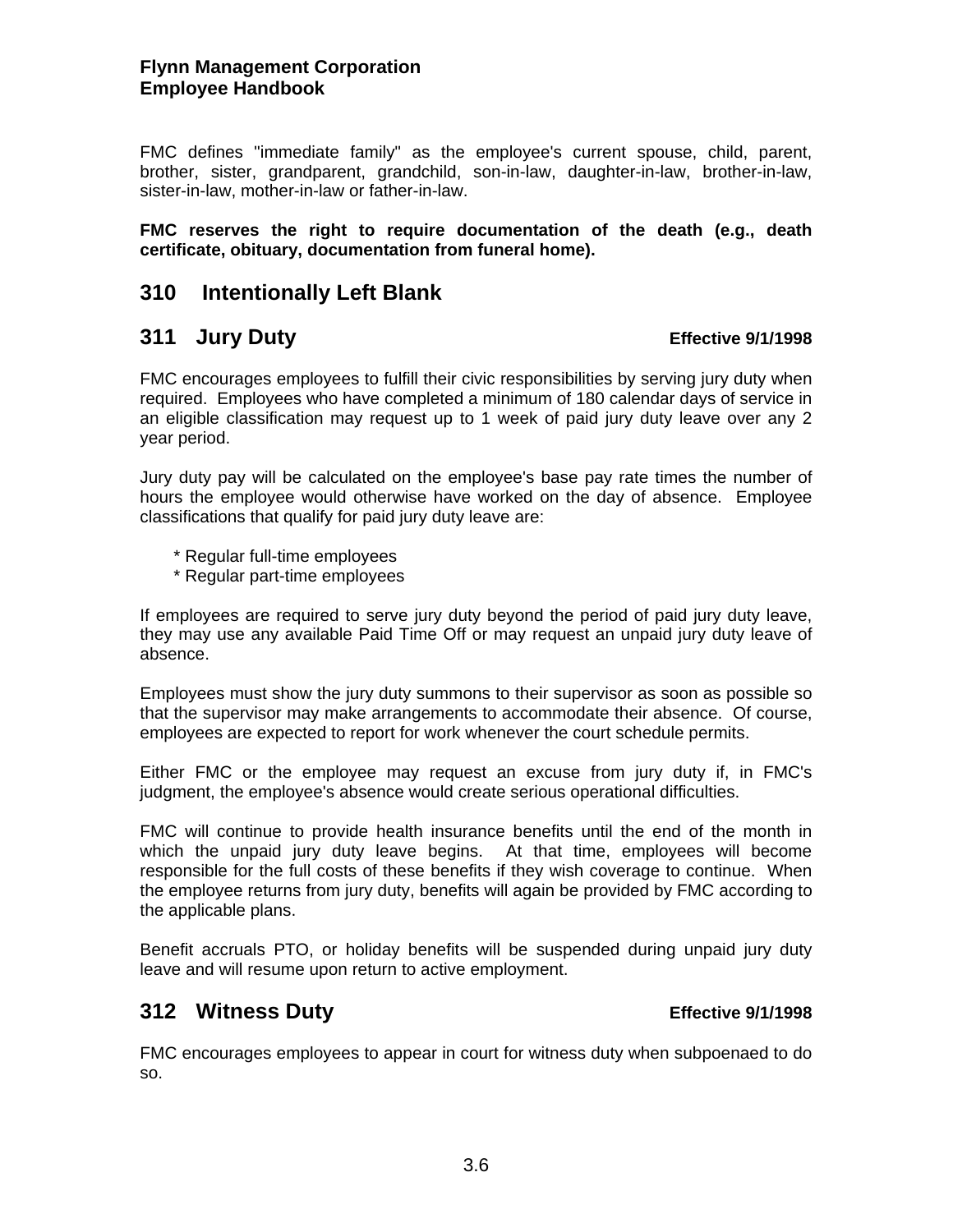If employees have been subpoenaed or otherwise requested to testify as witnesses by FMC, they will receive paid time off for the entire period of witness duty.

Employees will be granted unpaid time off to appear in court as a witness when requested by a party other than FMC. Employees are free to use any available paid leave benefit to receive compensation for the period of this absence.

The subpoena should be shown to the employee's supervisor immediately after it is received so that operating requirements can be adjusted, where necessary, to accommodate the employee's absence. The employee is expected to report for work whenever the court schedule permits.

# **313 Benefits Continuation (COBRA) Effective 2/1/2010**

The federal Consolidated Omnibus Budget Reconciliation Act (COBRA) gives employees and their qualified beneficiaries the opportunity to continue health insurance coverage under FMC's health plan when a "qualifying event" would normally result in the loss of eligibility. Some common qualifying events are resignation, termination of employment, or death of an employee; a reduction in an employee's hours or a leave of absence; an employee's divorce or legal separation; and a dependent child no longer meeting eligibility requirements.

FMC provides each eligible employee with a written notice describing rights granted under COBRA when the employee becomes eligible for coverage under FMC's health insurance plan. The notice contains important information about the employee's rights and obligations.

# **314 Intentionally Left Blank**

# **315 Intentionally Left Blank**

## **316 Health Insurance Effective 2/1/2010**

FMC's health insurance plan provides employees and their dependents access to medical, vision and dental insurance benefits. Employees in the following employment classifications are eligible to participate in the health insurance plan:

- \* Regular full-time employees
- \* Regular part-time employees

Eligible employees may participate in the health insurance plan subject to all terms and conditions of the agreement between FMC and the insurance carrier.

A Health Benefit Package including cost of coverage will be provided in advance of enrollment to eligible employees.